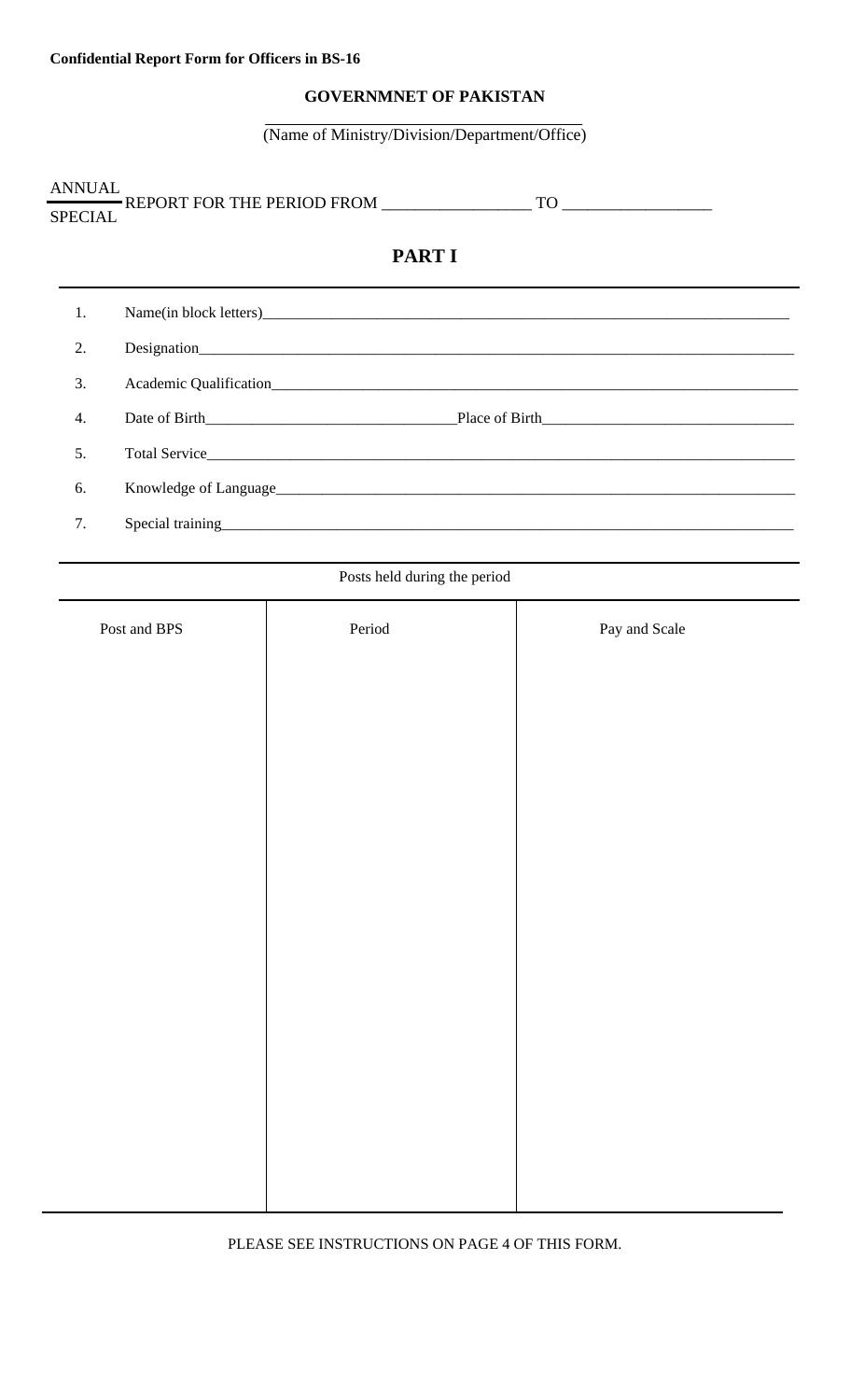## 2 **PART II**

The rating should be recorded by initialing the appropriate column or box.

| 'A1'     | Very Good; 'A'<br>Good; 'B'<br>Average;      |    | $\lq C$<br><b>Below Average;</b> |          | $\Delta$ .<br>Poor; |   |         |
|----------|----------------------------------------------|----|----------------------------------|----------|---------------------|---|---------|
|          |                                              | A1 | $\mathbf{A}$                     | $\bf{B}$ | $\mathsf{C}$        | D | Remarks |
| 1.       | Intelligence and mental alertness            |    |                                  |          |                     |   |         |
| 2.       | Judgment and sense of proportion             |    |                                  |          |                     |   |         |
| 3.       | Initiative and drive                         |    |                                  |          |                     |   |         |
| 4.       | Power of expression                          |    |                                  |          |                     |   |         |
|          | Write<br>(a)                                 |    |                                  |          |                     |   |         |
|          | (b)<br>Speech                                |    |                                  |          |                     |   |         |
| 5.       | ability to plane organize and supervise work |    |                                  |          |                     |   |         |
| 6.       | Quality and out put of work                  |    |                                  |          |                     |   |         |
| 7.       | Perseverance and devotion to duty            |    |                                  |          |                     |   |         |
| 8.       | Capacity to guide and train subordinates     |    |                                  |          |                     |   |         |
| 9.       | Co-operation and tact                        |    |                                  |          |                     |   |         |
| 10.      | Integrity                                    |    |                                  |          |                     |   |         |
|          | Intellectual<br>(a)                          |    |                                  |          |                     |   |         |
|          | Moral<br>(b)                                 |    |                                  |          |                     |   |         |
| 11.      | Sense of responsibility                      |    |                                  |          |                     |   |         |
|          | General<br>(a)                               |    |                                  |          |                     |   |         |
|          | In financial matters<br>(b)                  |    |                                  |          |                     |   |         |
| 12.      | Personality                                  |    |                                  |          |                     |   |         |
| 13. $**$ |                                              |    |                                  |          |                     |   |         |
| $14.***$ |                                              |    |                                  |          |                     |   |         |
| $15.***$ |                                              |    |                                  |          |                     |   |         |
| 16. $**$ |                                              |    |                                  |          |                     |   |         |
| $17.***$ |                                              |    |                                  |          |                     |   |         |

|    | $*18$ . Interest In social<br>welfare     | take interest in social welfare activities                        | Is inclined to treat this aspect<br>of his duty as routine function |  |
|----|-------------------------------------------|-------------------------------------------------------------------|---------------------------------------------------------------------|--|
|    | $*19$ Interest in economic<br>development | Is interested in planning and execution<br>of development schemes | Is inclined to treat this aspect<br>of his duty as routine function |  |
|    | *20 Behavior with public                  | Is modest and helpful                                             | Is inclined to be arrogant                                          |  |
| 21 | Standard of living                        | Lives within known means of income                                | Reported to be living beyond<br>known means of income               |  |
| 22 | Observance of security<br>measures        | Takes reasonably good care                                        | Inclined to be negligent                                            |  |
| 23 | Punctuality                               | Punctual                                                          | Unpunctual                                                          |  |
| 24 | Touring                                   | Adequate and systematic                                           | Inadequate and unsystematic                                         |  |

\*to be initialed only when applicable.

\*\*Please see instruction A-1 on page 4.